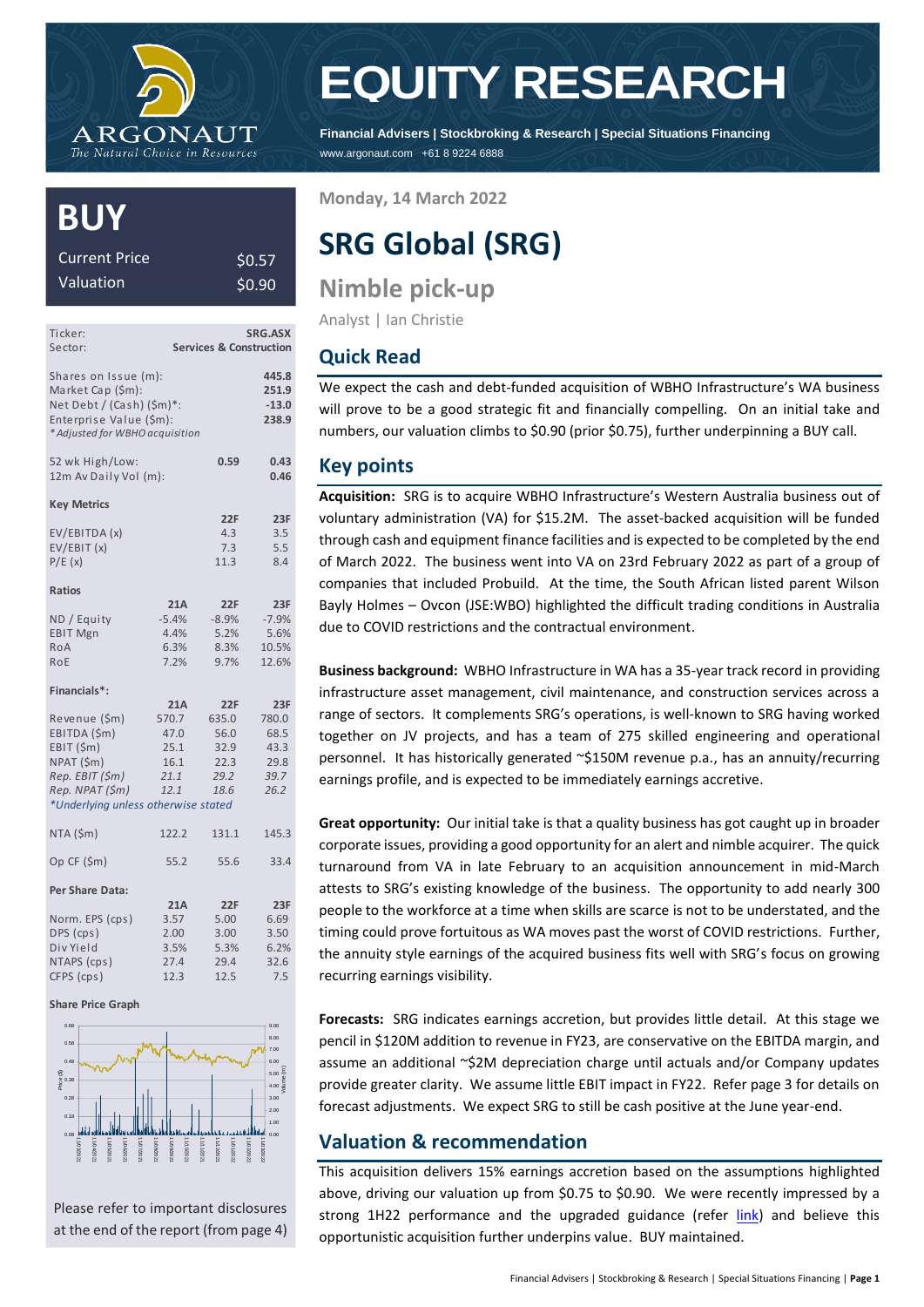

| Recommendation     | <b>BUY</b> |  |
|--------------------|------------|--|
| Current Price (\$) | 0.57       |  |
| Valuation (\$)     | 0.90       |  |

| <b>Trading Metrics</b> | <b>FY20A</b> | <b>FY21A</b> | FY22F | FY23F | Valuation                                                                                                                                                                                                                                                                                                                                                                                                                                                                           | Calcs. | \$m\$ | \$ps |
|------------------------|--------------|--------------|-------|-------|-------------------------------------------------------------------------------------------------------------------------------------------------------------------------------------------------------------------------------------------------------------------------------------------------------------------------------------------------------------------------------------------------------------------------------------------------------------------------------------|--------|-------|------|
| EV / EBITDA (x)        |              | 5.1          | 4.3   | 3.5   |                                                                                                                                                                                                                                                                                                                                                                                                                                                                                     |        |       |      |
| EV/EBIT(x)             |              | 9.5          | 7.3   | 5.5   | <b>DCF Valuation:</b>                                                                                                                                                                                                                                                                                                                                                                                                                                                               |        |       |      |
| P/E(x)                 |              | 15.8         | 11.3  | 8.4   | Discount Rate / WACC (%)                                                                                                                                                                                                                                                                                                                                                                                                                                                            | 10.0%  |       |      |
| Dividend Yield (%)     |              | 3.5%         | 5.3%  | 6.2%  | PV Free Cash Flow (\$m)                                                                                                                                                                                                                                                                                                                                                                                                                                                             |        | 411.7 |      |
|                        |              |              |       |       | Less Net Debt / Plus Cash (\$m)                                                                                                                                                                                                                                                                                                                                                                                                                                                     |        | 28.2  |      |
| Per Share Data         | <b>FY20A</b> | <b>FY21A</b> | FY22F | FY23F | Unpaid Capital (\$m)                                                                                                                                                                                                                                                                                                                                                                                                                                                                |        |       |      |
| Reported EPS (cps)     | $-6.6$       | 2.7          | 4.2   | 5.9   | Equity Value (\$m)                                                                                                                                                                                                                                                                                                                                                                                                                                                                  |        | 439.8 | 0.99 |
| Adjusted EPS (cps)     | 0.3          | 3.6          | 5.0   | 6.7   | Earnings Capitalisation Valuation:                                                                                                                                                                                                                                                                                                                                                                                                                                                  |        |       |      |
| Div. per share (cps)   |              | 2.0          | 3.0   | 3.5   | FY23 EBIT multiple                                                                                                                                                                                                                                                                                                                                                                                                                                                                  | 7.5    | 353.1 | 0.79 |
| NITA marshare (ana)    | 257          | 27A          | 20A   | 22c   | $T(222 \text{ N} \cdot \text{N} \cdot \text{N} \cdot \text{N} \cdot \text{N} \cdot \text{N} \cdot \text{N} \cdot \text{N} \cdot \text{N} \cdot \text{N} \cdot \text{N} \cdot \text{N} \cdot \text{N} \cdot \text{N} \cdot \text{N} \cdot \text{N} \cdot \text{N} \cdot \text{N} \cdot \text{N} \cdot \text{N} \cdot \text{N} \cdot \text{N} \cdot \text{N} \cdot \text{N} \cdot \text{N} \cdot \text{N} \cdot \text{N} \cdot \text{N} \cdot \text{N} \cdot \text{N} \cdot \text{N}$ | 12E    | 2720  | 0.91 |

| Profit and Loss (\$m) | <b>FY20A</b> | <b>FY21A</b>             | FY22F  | FY23F  | Profit and Loss (\$m) | 1H21A  | 2H21A                    | 1H22A  | 2H22F  |
|-----------------------|--------------|--------------------------|--------|--------|-----------------------|--------|--------------------------|--------|--------|
| Revenue               | 522.3        | 570.7                    | 635.0  | 780.0  | Revenue               | 283.9  | 286.8                    | 297.3  | 337.7  |
| EBITDA                | 29.0         | 47.0                     | 56.0   | 68.5   | EBITDA                | 20.5   | 26.5                     | 27.0   | 28.9   |
| Depreciation          | (19.1)       | (21.9)                   | (23.0) | (25.2) | Depreciation          | (11.1) | (10.9)                   | (11.1) | (11.9) |
| EBIT                  | 9.9          | 25.1                     | 32.9   | 43.3   | EBIT                  | 9.4    | 15.7                     | 15.9   | 17.0   |
| PBT                   | 7.0          | 22.6                     | 30.5   | 41.1   | PBT                   | 8.1    | 14.6                     | 14.7   | 15.8   |
| <b>NPAT</b>           | 1.2          | 16.1                     | 22.3   | 29.8   | <b>NPAT</b>           | 5.6    | 10.5                     | 10.6   | 11.6   |
| Adjustments:          |              |                          |        |        | Adjustments:          |        |                          |        |        |
| Amortisation          | (5.1)        | (4.0)                    | (3.7)  | (3.7)  | Amortisation          | (2.0)  | (2.0)                    | (1.8)  | (1.9)  |
| One-Offs              | (36.8)       | $\overline{\phantom{a}}$ |        | $\sim$ | One-Offs              | $\sim$ | $\overline{\phantom{a}}$ | $\sim$ | $\sim$ |
| <b>Reported EBIT</b>  | (32.0)       | 21.1                     | 29.2   | 39.7   | Reported EBIT         | 7.4    | 13.7                     | 14.1   | 15.1   |
| <b>Reported NPAT</b>  | (29.7)       | 12.1                     | 18.6   | 26.2   | <b>Reported NPAT</b>  | 3.6    | 8.5                      | 8.8    | 9.8    |

| Cash Flow (\$m)         | <b>FY20A</b> | FY21A                    | FY22F       | FY23F   | Cash Flow (\$m)         | 1H21A   | 2H21A                    | 1H22A   | 2H22F   |
|-------------------------|--------------|--------------------------|-------------|---------|-------------------------|---------|--------------------------|---------|---------|
| Receipts                | 557.5        | 618.2                    | 655.4       | 741.5   | Receipts                | 335.7   | 282.5                    | 360.6   | 294.8   |
| Payments                | (546.5)      | (558.1)                  | (588.7)     | (694.6) | Payments                | (303.7) | (254.3)                  | (325.2) | (263.5) |
| Other                   | (3.5)        | (5.0)                    | (11.1)      | (13.5)  | Other                   | (2.7)   | (2.3)                    | (2.0)   | (9.1)   |
| Cash from Operations    | 7.5          | 55.2                     | 55.6        | 33.4    | Cash from Operations    | 29.4    | 25.8                     | 33.4    | 22.2    |
| Property, Plant & Equip | (20.6)       | (18.1)                   | (18.5)      | (19.5)  | Property, Plant & Equip | (7.0)   | (11.1)                   | (8.6)   | (9.9)   |
| Payment for Subsidiary  |              |                          | (15.2)      |         | Payment for Subsidiary  | $\sim$  |                          |         | (15.2)  |
| Other                   | 2.3          | 0.8                      | <b>1999</b> |         | Other                   | 0.5     | 0.2                      | (0.4)   | 0.4     |
| Cash From Investing     | (18.2)       | (17.3)                   | (33.7)      | (19.5)  | Cash From Investing     | (6.5)   | (10.9)                   | (9.0)   | (24.7)  |
| Issue of Shares         | $\sim$       | $\overline{\phantom{a}}$ | ٠           | $\sim$  | Issue of Shares         | ٠.      | $\overline{\phantom{a}}$ | $\sim$  | $\sim$  |
| Net Borrowing           | (17.3)       | (10.8)                   | (0.9)       | (4.4)   | Net Borrowing           | (5.8)   | (5.0)                    | (6.4)   | 5.4     |
| Dividends / Other       | (2.2)        | (8.9)                    | (13.4)      | (15.6)  | Dividends / Other       | (4.5)   | (4.5)                    | (4.5)   | (8.9)   |
| Cash From Financing     | (19.5)       | (19.7)                   | (14.3)      | (20.0)  | Cash From Financing     | (10.2)  | (9.4)                    | (10.8)  | (3.5)   |
| Net Cash Flow           | (30.2)       | 18.2                     | 7.6         | (6.0)   | Net Cash Flow           | 12.7    | 5.5                      | 13.5    | (6.0)   |
| Ending Cash             | 28.1         | 46.2                     | 53.8        | 47.8    | Ending Cash             | 40.3    | 46.2                     | 59.9    | 53.8    |
|                         |              |                          |             |         |                         |         |                          |         |         |

| Balance Sheet (\$m)      | <b>FY20A</b> | <b>FY21A</b> | FY22F | FY23F | <b>Financial Ratios</b>     | FY20A    | FY21A   | FY22F   | FY23F   |
|--------------------------|--------------|--------------|-------|-------|-----------------------------|----------|---------|---------|---------|
| Cash                     | 28.1         | 46.2         | 53.8  | 47.8  | Growth                      |          |         |         |         |
| Receivables              | 124.2        | 142.2        | 121.8 | 160.3 | Revenue growth (%)          | 6.9%     | 9.5%    | 11.5%   | 22.8%   |
| Inventory                | 15.6         | 14.9         | 15.9  | 19.5  | NPAT growth (%)             | $-94.6%$ | 1291.0% | 38.6%   | 34.0%   |
| Other                    | 8.8          | 3.3          | 3.3   | 3.3   | Norm. EPS growth (%)        | $-95.2%$ | 1291.0% | 40.0%   | 34.0%   |
| <b>Current Assets</b>    | 176.7        | 206.6        | 194.7 | 230.8 | Profitability Ratios        |          |         |         |         |
| Property, Plant & Equip  | 79.3         | 81.5         | 100.7 | 103.5 | EBITDA Margin (%)           | 0.3%     | 8.2%    | 8.8%    | 8.8%    |
| Intangibles              | 107.3        | 104.6        | 100.9 | 97.2  | EBIT Margin (%)             | 1.9%     | 4.4%    | 5.2%    | 5.6%    |
| Other NC Assets          | 59.6         | 50.2         | 50.2  | 50.2  | PBT Margin (%)              | 1.3%     | 4.0%    | 4.8%    | 5.3%    |
| Non-Current Assets       | 246.1        | 236.3        | 251.8 | 251.0 | NPAT Margin (%)             | 0.2%     | 2.8%    | 3.5%    | 3.8%    |
| <b>Total Assets</b>      | 422.9        | 442.9        | 446.6 | 481.8 | Return on Assets (%)        | 2.6%     | 6.3%    | 8.3%    | 10.5%   |
| Payables                 | 104.5        | 127.1        | 126.9 | 155.9 | Return on Equity (%)        | 0.5%     | 7.2%    | 9.7%    | 12.6%   |
| Borrowings               | 36.6         | 34.0         | 33.0  | 28.7  | <b>ROIC (%)</b>             | 2.5%     | 6.3%    | 8.6%    | 11.1%   |
| Provisions               | 31.2         | 33.2         | 33.2  | 33.2  | <b>Balance Sheet Ratios</b> |          |         |         |         |
| Other                    | 29.2         | 21.9         | 21.3  | 21.3  | Net Debt (ND) / Equity (%)  | 3.8%     | $-5.4%$ | $-8.9%$ | $-7.9%$ |
| <b>Total Liabilities</b> | 201.4        | 216.1        | 214.5 | 239.2 | $ND / ND + Equity (%)$      | 3.7%     | $-5.7%$ | $-9.8%$ | $-8.5%$ |
| Net Assets               | 221.4        | 226.8        | 232.0 | 242.6 | Current Ratio (x)           | 1.2      | 1.2     | 1.2     | 1.2     |
| Ordinary Equity          | 218.1        | 218.1        | 218.1 | 218.1 | Net Interest Cover (x)      | $-12.1$  | 8.5     | 12.2    | 17.6    |
| Reserves                 | 8.1          | 8.1          | 8.1   | 8.1   | Cash Flow Ratios            |          |         |         |         |
| <b>Retained Earnings</b> | (4.8)        | 0.6          | 5.8   | 16.3  | Free Cash Flow Yield (%)    | $-6.0%$  | 14.4%   | 8.7%    | 5.5%    |
| <b>Total Equity</b>      | 221.4        | 226.8        | 232.0 | 242.6 | Cash Conversion (x)         | 0.4      | 1.4     | 1.2     | 0.6     |

| <b>Eauity Research</b> |  |
|------------------------|--|
|                        |  |

*Ian Christie*

| Recommendation     | <b>BUY</b> |
|--------------------|------------|
| Current Price (\$) | 0.57       |
| Valuation (\$)     | 0.90       |

| <b>Trading Metrics</b> | <b>FY20A</b> | <b>FY21A</b> | FY22F | FY23F | Valuation                          | Calcs. | \$m            | \$ps |
|------------------------|--------------|--------------|-------|-------|------------------------------------|--------|----------------|------|
| EV / EBITDA (x)        |              | 5.1          | 4.3   | 3.5   |                                    |        |                |      |
| EV/EBIT(x)             |              | 9.5          | 7.3   | 5.5   | <b>DCF Valuation:</b>              |        |                |      |
| P/E(x)                 |              | 15.8         | 11.3  | 8.4   | Discount Rate / WACC (%)           | 10.0%  |                |      |
| Dividend Yield (%)     |              | 3.5%         | 5.3%  | 6.2%  | PV Free Cash Flow (\$m)            |        | 411.7          |      |
|                        |              |              |       |       | Less Net Debt / Plus Cash (\$m)    |        | 28.2           |      |
| Per Share Data         | <b>FY20A</b> | <b>FY21A</b> | FY22F | FY23F | Unpaid Capital (\$m)               |        | $\overline{a}$ |      |
| Reported EPS (cps)     | $-6.6$       | 2.7          | 4.2   | 5.9   | Equity Value (\$m)                 |        | 439.8          | 0.99 |
| Adjusted EPS (cps)     | 0.3          | 3.6          | 5.0   | 6.7   | Earnings Capitalisation Valuation: |        |                |      |
| Div. per share (cps)   |              | 2.0          | 3.0   | 3.5   | FY23 EBIT multiple                 | 7.5    | 353.1          | 0.79 |
| NTA per share (cps)    | 25.7         | 27.4         | 29.4  | 32.6  | FY23 NPAT multiple                 | 12.5   | 373.0          | 0.84 |
| CF per share (cps)     | 1.7          | 12.3         | 12.5  | 7.5   | Valuation (\$/share)               |        |                | 0.90 |

| Profit and Loss (\$m) | 1H21A  | 2H21A  | 1H22A  | 2H22F  |
|-----------------------|--------|--------|--------|--------|
| Revenue               | 283.9  | 286.8  | 297.3  | 337.7  |
| <b>EBITDA</b>         | 20.5   | 26.5   | 27.0   | 28.9   |
| Depreciation          | (11.1) | (10.9) | (11.1) | (11.9) |
| EBIT                  | 9.4    | 15.7   | 15.9   | 17.0   |
| PBT                   | 8.1    | 14.6   | 14.7   | 15.8   |
| <b>NPAT</b>           | 5.6    | 10.5   | 10.6   | 11.6   |
| Adjustments:          |        |        |        |        |
| Amortisation          | (2.0)  | (2.0)  | (1.8)  | (1.9)  |
| One-Offs              | ۰      | ٠      | ٠      | ٠      |
| Reported EBIT         | 7.4    | 13.7   | 14.1   | 15.1   |
| <b>Reported NPAT</b>  | 3.6    | 8.5    | 8.8    | 9.8    |

| Cash Flow (\$m)         | 1H21A   | 2H21A   | 1H22A   | 2H22F   |
|-------------------------|---------|---------|---------|---------|
| Receipts                | 335.7   | 282.5   | 360.6   | 294.8   |
| Payments                | (303.7) | (254.3) | (325.2) | (263.5) |
| Other                   | (2.7)   | (2.3)   | (2.0)   | (9.1)   |
| Cash from Operations    | 29.4    | 25.8    | 33.4    | 22.2    |
| Property, Plant & Equip | (7.0)   | (11.1)  | (8.6)   | (9.9)   |
| Payment for Subsidiary  |         |         | ٠       | (15.2)  |
| Other                   | 0.5     | 0.2     | (0.4)   | 0.4     |
| Cash From Investing     | (6.5)   | (10.9)  | (9.0)   | (24.7)  |
| Issue of Shares         |         | ٠       | ٠       |         |
| Net Borrowing           | (5.8)   | (5.0)   | (6.4)   | 5.4     |
| Dividends / Other       | (4.5)   | (4.5)   | (4.5)   | (8.9)   |
| Cash From Financing     | (10.2)  | (9.4)   | (10.8)  | (3.5)   |
| Net Cash Flow           | 12.7    | 5.5     | 13.5    | (6.0)   |
| <b>Ending Cash</b>      | 40.3    | 46.2    | 59.9    | 53.8    |

| Balance Sheet (\$m)     | <b>FY20A</b> | FY21A | FY22F | FY23F | <b>Financial Ratios</b>     | FY20A    | FY21A   | FY22F   | FY23F   |
|-------------------------|--------------|-------|-------|-------|-----------------------------|----------|---------|---------|---------|
| Cash                    | 28.1         | 46.2  | 53.8  | 47.8  | Growth                      |          |         |         |         |
| Receivables             | 124.2        | 142.2 | 121.8 | 160.3 | Revenue growth (%)          | 6.9%     | 9.5%    | 11.5%   | 22.8%   |
| nventory                | 15.6         | 14.9  | 15.9  | 19.5  | NPAT growth (%)             | $-94.6%$ | 1291.0% | 38.6%   | 34.0%   |
| Other                   | 8.8          | 3.3   | 3.3   | 3.3   | Norm. EPS growth (%)        | $-95.2%$ | 1291.0% | 40.0%   | 34.0%   |
| Current Assets          | 176.7        | 206.6 | 194.7 | 230.8 | Profitability Ratios        |          |         |         |         |
| Property, Plant & Equip | 79.3         | 81.5  | 100.7 | 103.5 | EBITDA Margin (%)           | 0.3%     | 8.2%    | 8.8%    | 8.8%    |
| <b>Intangibles</b>      | 107.3        | 104.6 | 100.9 | 97.2  | EBIT Margin (%)             | 1.9%     | 4.4%    | 5.2%    | 5.6%    |
| Other NC Assets         | 59.6         | 50.2  | 50.2  | 50.2  | PBT Margin (%)              | 1.3%     | 4.0%    | 4.8%    | 5.3%    |
| Non-Current Assets      | 246.1        | 236.3 | 251.8 | 251.0 | NPAT Margin (%)             | 0.2%     | 2.8%    | 3.5%    | 3.8%    |
| Total Assets            | 422.9        | 442.9 | 446.6 | 481.8 | Return on Assets (%)        | 2.6%     | 6.3%    | 8.3%    | 10.5%   |
| Payables                | 104.5        | 127.1 | 126.9 | 155.9 | Return on Equity (%)        | 0.5%     | 7.2%    | 9.7%    | 12.6%   |
| Borrowings              | 36.6         | 34.0  | 33.0  | 28.7  | <b>ROIC (%)</b>             | 2.5%     | 6.3%    | 8.6%    | 11.1%   |
| Provisions              | 31.2         | 33.2  | 33.2  | 33.2  | <b>Balance Sheet Ratios</b> |          |         |         |         |
| Other                   | 29.2         | 21.9  | 21.3  | 21.3  | Net Debt (ND) / Equity (%)  | 3.8%     | $-5.4%$ | $-8.9%$ | $-7.9%$ |
| Total Liabilities       | 201.4        | 216.1 | 214.5 | 239.2 | $ND / ND + Equity (%)$      | 3.7%     | $-5.7%$ | $-9.8%$ | $-8.5%$ |
| Net Assets              | 221.4        | 226.8 | 232.0 | 242.6 | Current Ratio (x)           | 1.2      | 1.2     | 1.2     | 1.2     |
| Ordinary Equity         | 218.1        | 218.1 | 218.1 | 218.1 | Net Interest Cover (x)      | $-12.1$  | 8.5     | 12.2    | 17.6    |
| Reserves                | 8.1          | 8.1   | 8.1   | 8.1   | Cash Flow Ratios            |          |         |         |         |
| Retained Earnings       | (4.8)        | 0.6   | 5.8   | 16.3  | Free Cash Flow Yield (%)    | $-6.0%$  | 14.4%   | 8.7%    | 5.5%    |
| Total Fouity            | 2214         | 2268  | 2320  | 2426  | Cash Conversion (x)         | 04       | 14      | 1 2     | 0.6     |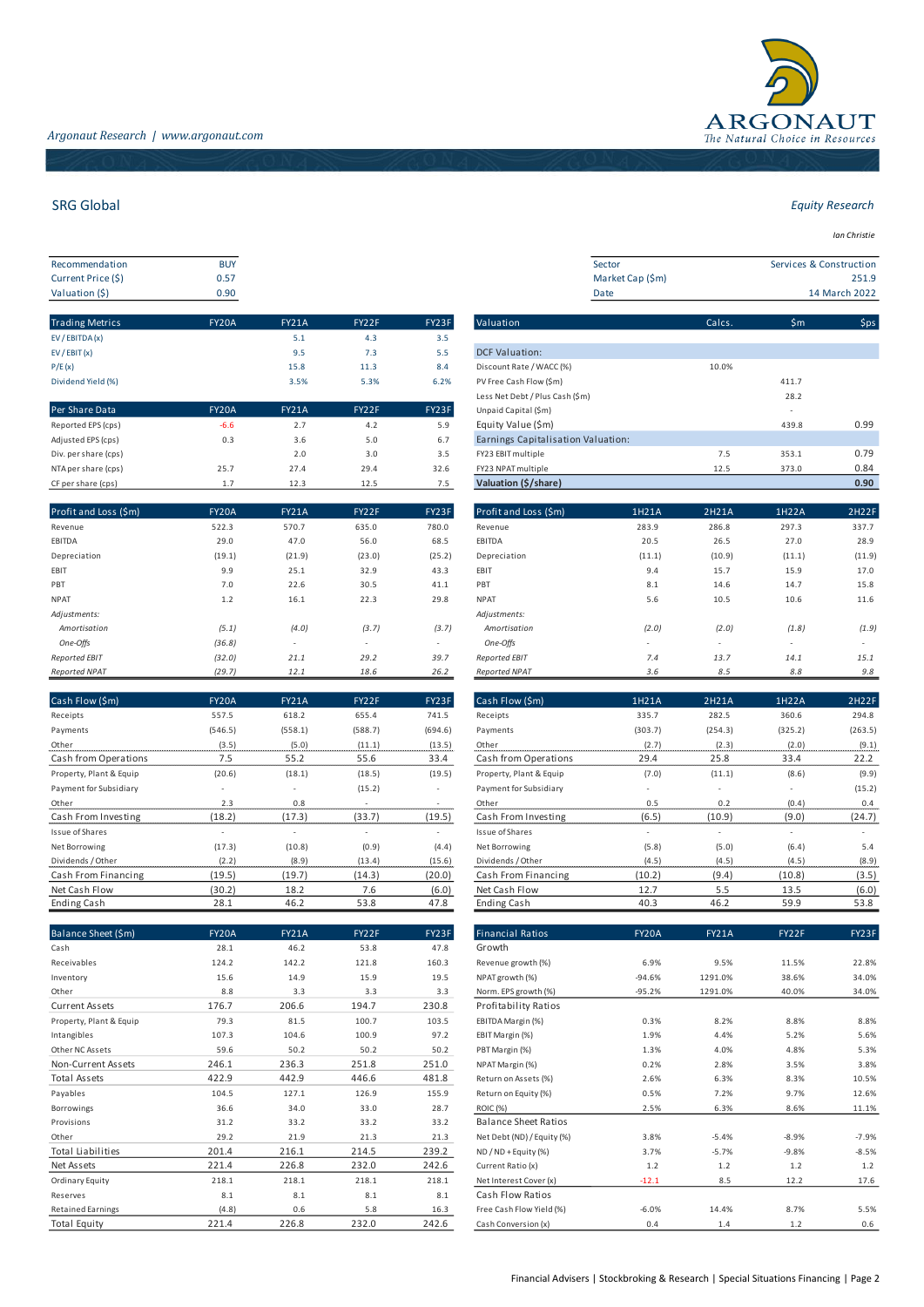

# **Adjustments to forecasts**

### *Figure 1: Adjustments to forecasts*

| Underlying (pre one-offs | <b>FY20</b> | <b>FY21</b> | FY22F   |            |        |        | FY23F   |         |        |        |
|--------------------------|-------------|-------------|---------|------------|--------|--------|---------|---------|--------|--------|
| and amortisation)        | Actual      | Actual      | Old     | <b>New</b> | Change | Change | Old     | New     | Change | Change |
| Revenue (\$m)            | 520.0       | 569.5       | 610.0   | 635.0      | 25.0   | 4%     | 660.0   | 780.0   | 120.0  | 18%    |
| EBITDA (\$m)             | 29.0        | 47.0        | 55.4    | 56.0       | 0.5    | 1%     | 61.0    | 68.5    | 7.5    | 12%    |
| <b>EBITDA</b> margin     | 5.6%        | 8.3%        | 9.1%    | 8.8%       |        |        | 9.2%    | 8.8%    |        |        |
| Depreciation (\$m)       | $-19.1$     | $-21.9$     | $-22.6$ | $-23.0$    | $-0.5$ | 2%     | $-23.2$ | $-25.2$ | $-2.0$ | 9%     |
| EBIT (\$m)               | 9.9         | 25.1        | 32.9    | 32.9       | 0.0    | 0%     | 37.8    | 43.3    | 5.5    | 14%    |
| <b>EBIT</b> margin       | 1.9%        | 4.4%        | 5.4%    | 5.2%       |        |        | 5.7%    | 5.6%    |        |        |
| Net Interest (\$m)       | $-2.9$      | $-2.5$      | $-2.4$  | $-2.4$     | 0.0    | 0%     | $-2.3$  | $-2.3$  | 0.0    | 0%     |
| PBT (\$m)                | 7.0         | 22.6        | 30.5    | 30.5       | 0.0    | 0%     | 35.6    | 41.1    | 5.5    | 15%    |
| <b>PBT</b> margin        | 1.3%        | 4.0%        | 5.0%    | 4.8%       |        |        | 5.4%    | 5.3%    |        |        |
| NPAT (\$m)               | 1.2         | 16.1        | 22.2    | 22.3       | 0.0    | 0%     | 26.0    | 29.8    | 3.8    | 15%    |

*Source: Argonaut forecasts*